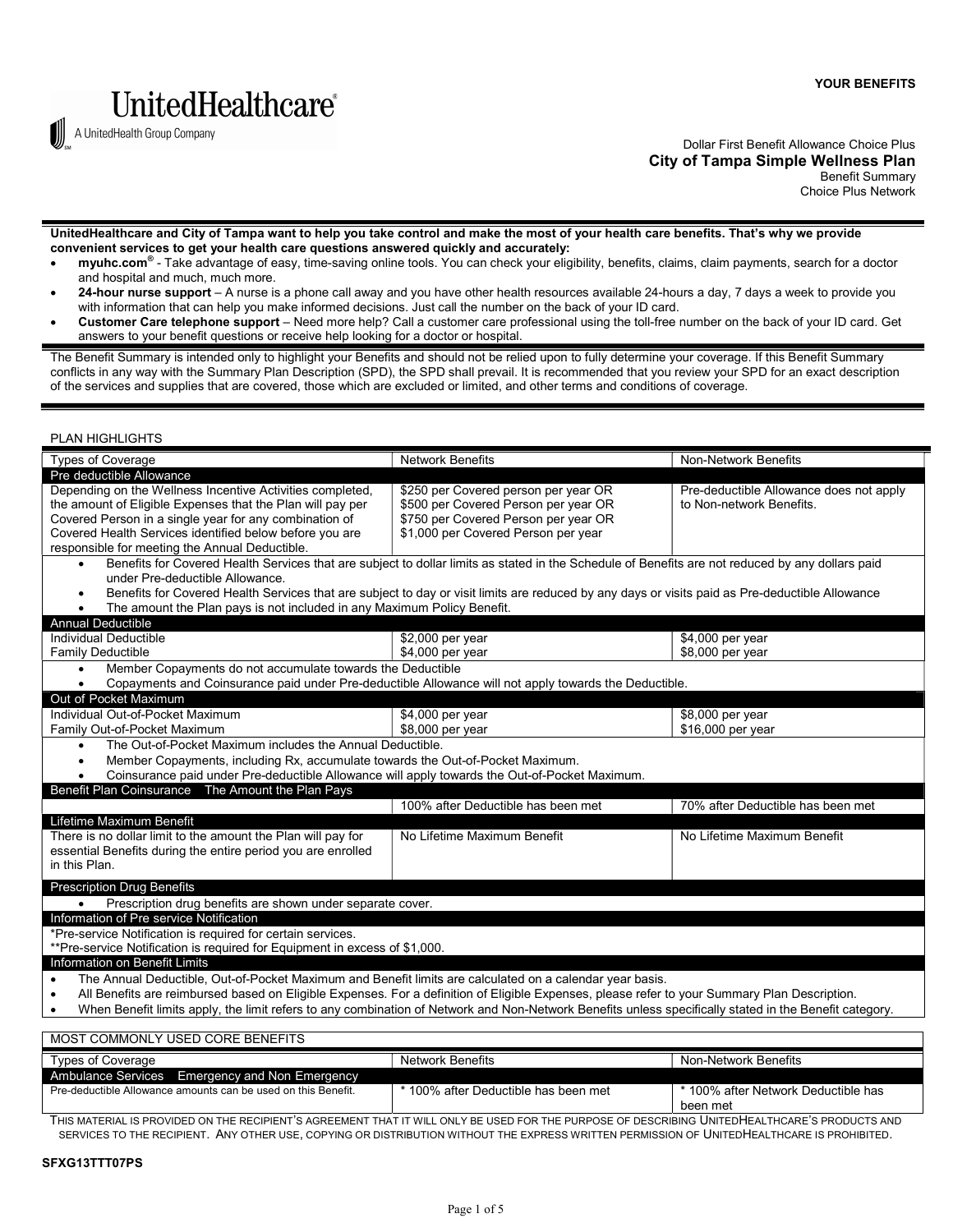| MOST COMMONLY USED CORE BENEFITS                                                                                                                                                                                                                                        |                                                                                                                                                                                                                                                                                                                     |                                                                                                              |  |
|-------------------------------------------------------------------------------------------------------------------------------------------------------------------------------------------------------------------------------------------------------------------------|---------------------------------------------------------------------------------------------------------------------------------------------------------------------------------------------------------------------------------------------------------------------------------------------------------------------|--------------------------------------------------------------------------------------------------------------|--|
| <b>Types of Coverage</b>                                                                                                                                                                                                                                                | <b>Network Benefits</b>                                                                                                                                                                                                                                                                                             | Non-Network Benefits                                                                                         |  |
| Dental Services Accident Only<br>Pre-deductible Allowance amounts can be used on this Benefit.                                                                                                                                                                          | 100% after Deductible has been met                                                                                                                                                                                                                                                                                  | 100% after Network Deductible has been<br>met                                                                |  |
| Durable Medical Equipment (DME)<br>Pre-deductible Allowance amounts can be used on this Benefit.<br>Benefits are limited as follows:<br>Limited to a single purchase of a type of Durable Medical<br>Equipment (including repair and replacement) every three<br>years. | 100% after Deductible has been met                                                                                                                                                                                                                                                                                  | ** 70% after Deductible has been met                                                                         |  |
| Emergency Health Services Outpatient<br>Pre-deductible Allowance amounts can be used on this Benefit.                                                                                                                                                                   | 100% after you pay a \$300 Copayment per visit and<br>Annual Deductible has been met. If you are admitted<br>as an inpatient to a Network Hospital directly from the<br>Emergency room, you will not have to pay this<br>Copayment. The Benefits for an Inpatient Stay in a<br>Network Hospital will apply instead. | * 100% after you pay a \$300 Copayment per<br>visit and Annual Deductible has been met                       |  |
| <b>Hearing Aids</b><br>Pre-deductible Allowance amounts can be used on this Benefit.<br>Benefits are limited as follows:<br>Limited to a single purchase (including repair/replacement) per<br>hearing impaired ear every three years.                                  | 100% after Deductible has been met                                                                                                                                                                                                                                                                                  | 70% after Deductible has been met                                                                            |  |
| Home Health Care<br>Pre-deductible Allowance amounts can be used on this Benefit.                                                                                                                                                                                       | 100% after Deductible has been met                                                                                                                                                                                                                                                                                  | * 70% after Deductible has been met                                                                          |  |
| <b>Hospice Care</b><br>Pre-deductible Allowance amounts can be used on this Benefit.                                                                                                                                                                                    | 100% after Deductible has been met                                                                                                                                                                                                                                                                                  | * 70% after Deductible has been met                                                                          |  |
| Hospital Inpatient Stay<br>Pre-deductible Allowance amounts can be used on this Benefit.                                                                                                                                                                                | 100% after you pay a \$400 Copayment per<br>day for days 1-5 and Deductible has been met.                                                                                                                                                                                                                           | * 70% after Deductible has been met                                                                          |  |
| Infertility<br>Pre-deductible Allowance amounts can be used on this benefit<br>Lab, X Ray and Diagnostics Outpatient                                                                                                                                                    | 50% after Deductible \$5000 limit per year                                                                                                                                                                                                                                                                          | 50% after Deductible \$5000 limit per year                                                                   |  |
| Pre-deductible Allowance amounts can be used on this Benefit.<br>For Preventive Lab, X-Ray and Diagnostics, refer to the Preventive<br>Care Services category.<br>Mammograms are not subject to deductible/coinsurance.                                                 | 100% after Deductible has been met                                                                                                                                                                                                                                                                                  | 70% after Deductible has been met                                                                            |  |
| Lab, X Ray and Major Diagnostics CT, PET, MRI and Nuclear Medicine Outpatient<br>Pre-deductible Allowance amounts can be used on this Benefit.<br>Mammograms are not subject to deductible/coinsurance.                                                                 | 100% after you pay a \$200 Copayment and<br>Deductible has been met                                                                                                                                                                                                                                                 | 70% after Deductible has been met                                                                            |  |
| <b>Mental Health Services</b><br>Pre-deductible Allowance amounts can be used on this Benefit.                                                                                                                                                                          | Inpatient: 100% after you pay a \$400 Copayment per<br>day for days 1-5 and Deductible has been met.<br>Outpatient: 100% after you pay a \$30 Copayment per<br>visit                                                                                                                                                | * 70% after Deductible has been met                                                                          |  |
| Neurobiological Disorders Mental Health Services for Autism Spectrum Disorders<br>Pre-deductible Allowance amounts can be used on this Benefit.                                                                                                                         | Inpatient: 100% after you pay a \$400 Copayment per<br>day for days 1-5 and Deductible has been met.<br>Outpatient: 100% after you pay a \$30 Copayment per<br>visit                                                                                                                                                | * 70% after Deductible has been met                                                                          |  |
| <b>Pharmaceutical Products Outpatient</b><br>Pre-deductible Allowance amounts can be used on this Benefit.<br>This includes medications administered in an outpatient setting, in<br>the Physician's Office and by a Home Health Agency.                                | 100% Deductible does not apply                                                                                                                                                                                                                                                                                      | 70% after Deductible has been met                                                                            |  |
| Physician Fees for Surgical and Medical Services<br>Pre-deductible Allowance amounts can be used on this Benefit.<br>Physician s Office Services Sickness and Injury                                                                                                    | 100% after Deductible has been met                                                                                                                                                                                                                                                                                  | 70% after Deductible has been met                                                                            |  |
| Pre-deductible Allowance amounts can be used on this Benefit.                                                                                                                                                                                                           |                                                                                                                                                                                                                                                                                                                     |                                                                                                              |  |
| Primary Physician Office Visit<br>OB/Gyn Office Visit - Premium Designated (Tier 1)<br>OB/GYN - Non-Premium Designated (Non-Tier 1)<br>Allergy Injections                                                                                                               | 100% after you pay a \$30 Copayment per visit<br>100% after you pay a \$30 Copayment per visit<br>100% after you pay a \$50 Copayment per visit<br>100% after you pay a \$5 Copayment per visit                                                                                                                     | 70% after Deductible has been met<br>70% after Deductible has been met<br>70% after Deductible has been met. |  |
| Specialist Physician Office Visit<br>Premium Designated Provider (Tier 1 Doctors):<br>All Other Providers:                                                                                                                                                              | 100% after you pay a \$30 Copayment per visit<br>100% after you pay a \$50 Copayment per visit                                                                                                                                                                                                                      | 70% after Deductible has been met                                                                            |  |
| In addition to the visit Copayment, the applicable Copayment and any Deductible/Coinsurance applies when these services are done: CT, PET, MRI, Nuclear Medicine; Scopic<br>Procedures; Therapeutic Treatments.                                                         |                                                                                                                                                                                                                                                                                                                     |                                                                                                              |  |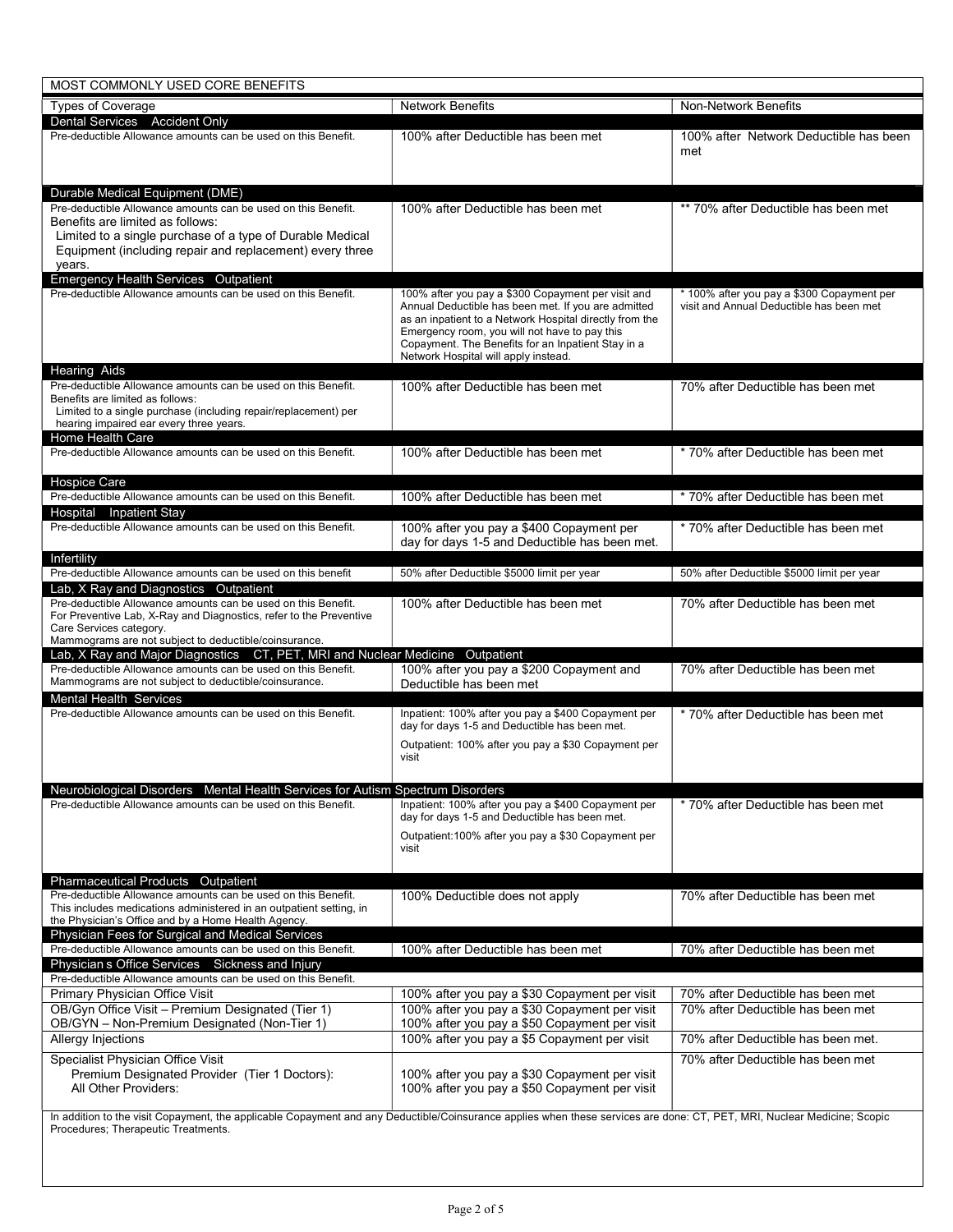| MOST COMMONLY USED CORE BENEFITS                                                                                                       |                                                                                                                                                                               |                                                                                                            |  |  |
|----------------------------------------------------------------------------------------------------------------------------------------|-------------------------------------------------------------------------------------------------------------------------------------------------------------------------------|------------------------------------------------------------------------------------------------------------|--|--|
| <b>Types of Coverage</b>                                                                                                               | <b>Network Benefits</b>                                                                                                                                                       | Non-Network Benefits                                                                                       |  |  |
|                                                                                                                                        |                                                                                                                                                                               |                                                                                                            |  |  |
| Pregnancy Maternity Services                                                                                                           |                                                                                                                                                                               |                                                                                                            |  |  |
| Pre-deductible Allowance amounts can be used on this Benefit.                                                                          | Depending upon where the Covered Health Service is provided, Benefits will be the same as<br>those stated under each covered Health Service category in this Benefit Summary. |                                                                                                            |  |  |
|                                                                                                                                        | For services provided in the Physician's Office, a Copayment                                                                                                                  | Pre-service Notification is required if Inpatient Stay                                                     |  |  |
|                                                                                                                                        | will only apply to the initial office visit.                                                                                                                                  | exceeds 48 hours following a normal vaginal delivery or<br>96 hours following a cesarean section delivery. |  |  |
| <b>Preventive Care Services</b>                                                                                                        |                                                                                                                                                                               |                                                                                                            |  |  |
| Pre-deductible Allowance amounts do not apply on this benefit                                                                          |                                                                                                                                                                               |                                                                                                            |  |  |
| Primary Physician Office Visit<br>Specialist Physician Office Visit                                                                    | 100% Deductible does not apply.<br>100% Deductible does not apply.                                                                                                            | 70% after Deductible has been met<br>70% after Deductible has been met                                     |  |  |
| Lab, X-Ray or other preventive tests                                                                                                   | 100% Deductible does not apply.                                                                                                                                               | 70% after Deductible has been met                                                                          |  |  |
| <b>Prosthetic Devices</b>                                                                                                              |                                                                                                                                                                               |                                                                                                            |  |  |
| Pre-deductible Allowance amounts can be used on this Benefit.<br>Benefits are limited as follows:                                      | 100% after Deductible has been met                                                                                                                                            | ** 70% after Deductible has been met                                                                       |  |  |
| Limited to a single purchase of each type of prosthetic device every                                                                   |                                                                                                                                                                               |                                                                                                            |  |  |
| three years.                                                                                                                           |                                                                                                                                                                               |                                                                                                            |  |  |
| <b>Reconstructive Procedures</b><br>Pre-deductible Allowance amounts can be used on this Benefit.                                      | Depending upon where the Covered Health Service is provided, Benefits will be the same as                                                                                     |                                                                                                            |  |  |
|                                                                                                                                        | those stated under each Covered Health Service category in this Benefit Summary.                                                                                              |                                                                                                            |  |  |
|                                                                                                                                        |                                                                                                                                                                               | Pre-service Notification is required for certain                                                           |  |  |
| <b>Rehabilitation Services</b><br>Outpatient Therapy and Manipulative Treatment                                                        |                                                                                                                                                                               | services.                                                                                                  |  |  |
| Pre-deductible Allowance amounts can be used on this Benefit.                                                                          |                                                                                                                                                                               |                                                                                                            |  |  |
| <b>Outpatient Therapies</b>                                                                                                            |                                                                                                                                                                               |                                                                                                            |  |  |
|                                                                                                                                        | 100% after Deductible has been met.                                                                                                                                           | * 70% after Deductible has been met                                                                        |  |  |
|                                                                                                                                        |                                                                                                                                                                               |                                                                                                            |  |  |
| Manipulative Treatment                                                                                                                 | 100% after you pay a \$50 Copayment per visit                                                                                                                                 | *70% after Deductible has been met.                                                                        |  |  |
|                                                                                                                                        |                                                                                                                                                                               |                                                                                                            |  |  |
| Benefits for Habilitative Services are subject to the limits as<br>stated in the benefits section.                                     |                                                                                                                                                                               |                                                                                                            |  |  |
| Scopic Procedures  Outpatient Diagnostic and Therapeutic                                                                               |                                                                                                                                                                               |                                                                                                            |  |  |
| Pre-deductible Allowance amounts can be used on this Benefit.                                                                          | 100% after Deductible has been met                                                                                                                                            | 70% after Deductible has been met                                                                          |  |  |
| Diagnostic scopic procedures include, but are not limited to:<br>Sigmoidoscopy; Endoscopy                                              |                                                                                                                                                                               |                                                                                                            |  |  |
| For Preventive Scopic Procedures, refer to the Preventive Care                                                                         |                                                                                                                                                                               |                                                                                                            |  |  |
| Services category.                                                                                                                     |                                                                                                                                                                               |                                                                                                            |  |  |
| Colonoscopies: Preventive and Diagnostic:                                                                                              | 100% Deductible does not apply                                                                                                                                                | 70% after Deductible has been met                                                                          |  |  |
| Skilled Nursing Facility / Inpatient Rehabilitation Facility Services<br>Pre-deductible Allowance amounts can be used on this Benefit. | 100% after Deductible has been met.                                                                                                                                           | * 70% after Deductible has been met                                                                        |  |  |
| Benefits are limited as follows:                                                                                                       |                                                                                                                                                                               |                                                                                                            |  |  |
| 60 days per year                                                                                                                       |                                                                                                                                                                               |                                                                                                            |  |  |
| <b>Substance Use Disorder Services</b><br>Pre-deductible Allowance amounts can be used on this Benefit.                                | Inpatient: 100% after you pay a \$400 Copayment per                                                                                                                           |                                                                                                            |  |  |
|                                                                                                                                        | day for days 1-5 and Deductible has been met.                                                                                                                                 | * 70% after Deductible has been met                                                                        |  |  |
|                                                                                                                                        | Outpatient: 100% after you pay a \$30 Copayment per                                                                                                                           |                                                                                                            |  |  |
|                                                                                                                                        | visit                                                                                                                                                                         |                                                                                                            |  |  |
|                                                                                                                                        |                                                                                                                                                                               |                                                                                                            |  |  |
| Surgery Outpatient<br>Pre-deductible Allowance amounts can be used on this Benefit.                                                    |                                                                                                                                                                               |                                                                                                            |  |  |
|                                                                                                                                        |                                                                                                                                                                               |                                                                                                            |  |  |
| Hospital                                                                                                                               | 100% after you pay a \$250 copay per date of                                                                                                                                  | 70% after Deductible has been met                                                                          |  |  |
| Free-standing Facility                                                                                                                 | service and Deductible has been met<br>100% after you pay a \$100 copay per date of                                                                                           |                                                                                                            |  |  |
|                                                                                                                                        | service (Deductible does not apply)                                                                                                                                           |                                                                                                            |  |  |
| <b>Transplantation Services</b>                                                                                                        |                                                                                                                                                                               |                                                                                                            |  |  |
| Pre-deductible Allowance amounts can be used on this Benefit.                                                                          | * 100% after you pay a \$400 Copayment per                                                                                                                                    | * 70% after Deductible has been met                                                                        |  |  |
|                                                                                                                                        | day for days 1-5 and Deductible has been met.                                                                                                                                 |                                                                                                            |  |  |
|                                                                                                                                        | For Network Benefits, services must be<br>received at a Designated Facility.                                                                                                  |                                                                                                            |  |  |
| <b>Urgent Care Center Services</b>                                                                                                     |                                                                                                                                                                               |                                                                                                            |  |  |
| Pre-deductible Allowance amounts can be used on this Benefit.                                                                          | 100% after you pay a \$50 Copayment per visit                                                                                                                                 | 70% after Deductible has been met                                                                          |  |  |
|                                                                                                                                        |                                                                                                                                                                               |                                                                                                            |  |  |
| <b>Vision Examinations</b>                                                                                                             |                                                                                                                                                                               |                                                                                                            |  |  |
| Pre-deductible Allowance amounts can be used on this Benefit.<br>Benefits are limited as follows:                                      | 100% Deductible does not apply                                                                                                                                                | 70% after Deductible has been met.                                                                         |  |  |
| 1 exam every year                                                                                                                      |                                                                                                                                                                               |                                                                                                            |  |  |
| Wigs                                                                                                                                   |                                                                                                                                                                               |                                                                                                            |  |  |
| Pre-deductible Allowance amounts can be used on this Benefit.                                                                          | \$40 copayment \$300 per annual benefit<br>maximum                                                                                                                            | \$40 copayment \$300 per annual benefit<br>maximum                                                         |  |  |
|                                                                                                                                        |                                                                                                                                                                               |                                                                                                            |  |  |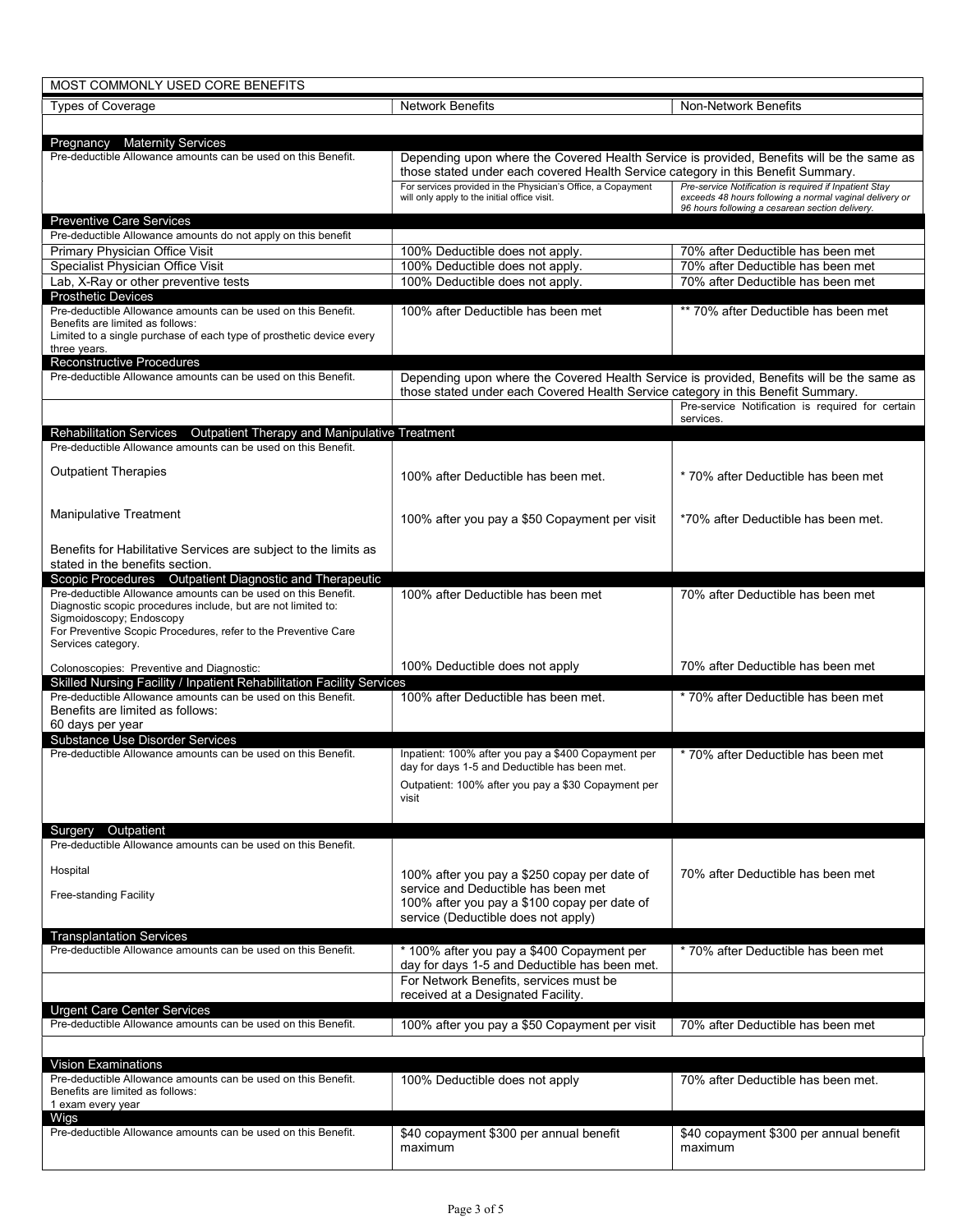#### MEDICAL EXCLUSIONS

It is recommended that you review your SPD for an exact description of the services and supplies that are covered, those which are excluded or limited, and other terms and conditions of coverage. Alternative Treatments

Acupressure; aromatherapy; hypnotism; massage therapy; rolfing (holistic tissue massage); art, music, dance, horseback therapy; and other forms of alternative treatment as defined by the National Center for<br>Complementary a provided as described in the SPD. Dental

 Dental care (which includes dental X-rays, supplies and appliances and all associated expenses, including hospitalizations and anesthesia). This exclusion does not apply to dental care (oral examination, X- rays, extractions and non-surgical elimination of oral infection) required for the direct treatment of a medical condition for which Benefits are available under the Plan as described in the SPD. Dental care that is required to treat the effects of a medical condition, but that is not necessary to directly treat the medical condition, is excluded. Examples include treatment of dental caries resulting from dry mouth after radiation treatment or as a result of medication. Endodontics, periodontal surgery and restorative treatment are excluded. Diagnosis or treatment of or related to the teeth, jawbones or gums. Examples include:<br>extraction ( accidental-related dental services for which Benefits are provided as described under Dental Services – Accidental Only in the SPD. Dental implants, bone grafts and other implant-related procedures. This<br>exclusion does not such as cleft lip or cleft palate.

#### Devices, Appliances and Prosthetics

Devices used specifically as safety items or to affect performance in sports-related activities. Orthotic appliances that straighten or re-shape a body part as described under Durable Medical Equipment (DME) in<br>the SPD. Ex external defibrillator; trusses; and ultrasonic nebulizers. Devices and computers to assist in communication and speech except for speech generating devices and tracheo-esophogeal voice devices for which Benefits are provided as described under Durable Medical Equipment. Oral appliances for snoring. Repair and replacement prosthetic devices when damaged due to misuse, malicious damage or gross<br>neglect. This exclusion does Drugs

 The exclusions listed below apply to the medical portion of the Plan only. Prescription Drug coverage is excluded under the medical plan because it is a separate benefit. Coverage may be available under the Prescription Drug portion of the Plan. See the SPD for coverage details and exclusions. Prescription drugs for outpatient use that are filled by a prescription order or refill. Self-injectable medications. This exclusion does not apply to medications which, due to their characteristics (as determined by UnitedHealthcare), must typically be administered or directly supervised by a qualified provider or licensed/certified health professional in an outpatient setting. Non-injectable medications given in a Physician's office. This exclusion does not apply to non-injectable medications that are required in an Emergency and consumed in the Physician's office. Over-the-counter drugs and treatments. Growth hormone therapy.

### Experimental or Investigational or Unproven Services

Experimental or Investigational or Unproven Services, unless the Plan has agreed to cover them as defined in the SPD. This exclusion applies even if Experimental or Investigational Services or Unproven<br>Services, treatments which Benefits are provided as described under Clinical Trials in the SPD.

#### Foot Care

Routine foot care. Examples include the cutting or removal of corns and calluses. This exclusion does not apply to preventive foot care for Covered Persons with diabetes for which Benefits are provided as described under Diabetes Services in the SPD or when needed for severe systemic disease. Cutting or removal of corns and calluses. Nail trimming, cutting, or debriding. Hygienic and preventive maintenance foot care; and other services that are performed when there is not a localized Sickness, Injury or symptom involving the foot. Examples include: cleaning and soaking the feet; applying skin creams in order to<br>maintain skin Shoes (standard or custom), lifts and wedges; shoe orthotics; shoe inserts and arch supports.

#### Medical Supplies and Equipment

- Prescribed or non-prescribed medical supplies and disposable supplies. Examples include: elastic stockings, ace bandages, diabetic strips, and syringes; urinary catheters. This exclusion does not apply to: Disposable supplies necessary for the effective use of Durable Medical Equipment for which Benefits are provided as described under Durable Medical Equipment in the SPD.
	- Diabetic supplies for which Benefits are provided as described under Diabetes Services in the SPD.
- 

● Ostomy bags and related supplies for which Benefits are provided as described under Ostomy Supplies in the SPD.<br>Tubings, nasal cannulas, connectors and masks, except when used with Durable Medical Equipment as described Durable Medical Equipment when damaged due to misuse, malicious breakage or gross neglect and deodorants, filters, lubricants, tape, appliance clears, adhesive, adhesive remover or other items that are not specifically identified in the SPD.

### Mental Health / Substance Use Disorder

Services performed in connection with conditions not classified in the current edition of the Diagnostic and Statistical Manual of the American Psychiatric Association. . Services or supplies for the diagnosis or treatment of Mental Illness, alcoholism or substance use disorders that, in the reasonable judgment of the Mental Health/Substance Use Disorder Administrator, are any of the following: not consistent with<br>generally accepte measurable and beneficial health outcome, and therefore considered experimental; not consistent with the Mental Health/Substance Use Disorder Administrator's level of care guidelines or best practices as<br>modified from time and benchmarks.. Mental Health Services as treatments for V-code conditions as listed within the current edition of the Diagnostic and Statistical Manual of the American Psychiatric Association. Mental Health Services as treatment for a primary diagnosis of insomnia and other sleep disorders, sexual dysfunction disorders, feeding disorders, neurological disorders and other disorders with a known physical basis.<br>Treatments for t Educational/behavioral services that are focused on primarily building skills and capabilities in communication, social interaction and learning; tuition for or services that are school-based for children and adolescents under the Individuals with Disabilities Education Act. Learning, motor skills and primary communication disorders as defined in the current edition of the Diagnostic and Statistical Manual of the Dispostic and as maintenance, L.A.A.M. (1-Alpha-Acetyl-Methadol), Cyclazocine, or their equivalents for drug addiction. Intensive behavioral therapies such as applied behavioral analysis for Autism Spectrum Disorders. .<br>Any treatments o

#### health outcome and therefore considered Experimental or Investigational or Unproven Services. Nutrition

Nutritional or cosmetic therapy using high dose or mega quantities of vitamins, minerals or elements, and other nutrition based therapy. Nutritional counseling for either individuals or groups except as defined<br>under Diabe to treat inborn errors of metabolism such as phenylketonuria (PKU) – infant formula available over the counter is always excluded; foods to control weight, treat obesity (including liquid diets), lower cholesterol or control diabetes; oral vitamins and minerals; meals you can order from a menu, for an additional charge, during an Inpatient Stay, and other dietary and electrolyte supplements; and health education classes unless offered by UnitedHealthcare or its affiliates, including but not limited to asthma, smoking cessation, and weight control classes.

## Personal Care, Comfort or Convenience

Television; telephone; beauty/barber service; guest service. Supplies, equipment and similar incidental services and supplies for personal comfort. Examples include: air conditioners, air purifiers and filters,<br>dehumidifie treadmills; home modifications to accommodate a health need such as ramps, swimming pools, elevators, handrails and stair glides; hot tubs; Jacuzzis, saunas and whirlpools; ergonomically correct chairs, non-Hospital beds, comfort beds, mattresses; medical alert systems; motorized beds; music devices; personal computers, pillows; power-operated vehicles; radios; saunas; strollers; safety equipment; vehicle modifications such as van lifts; and video players.

## Physical Appearance

 Cosmetic Procedures. See the definition in the SPD. Examples include: pharmacological regimens, nutritional procedures or treatments; Scar or tattoo removal or revision procedures (such as salabrasion, chemosurgery and other such skin abrasion procedures); Skin abrasion procedures performed as a treatment for acne; treatment of hair loss; varicose vein treatment of the lower extremities, when it is considered cosmetic; Liposuction or removal of fat deposits considered undesirable, including fat accumulation under the male breast and nipple; Treatment for skin wrinkles or any treatment to improve the appearance of the skin; Treatment for spider veins; Hair removal or replacement by any means. Replacement of an existing intact breast implant if the earlier breast implant was performed as a Cosmetic<br>Procedure. Treatment memberships and programs, spa treatments and diversion or general motivation. Weight loss programs whether or not they are under medical supervision. Weight loss programs for medical reasons are also excluded, even if for morbid obesity.

### Procedures and Treatments

 Procedure or surgery to remove fatty tissue such as panniculectomy, abdominoplasty, thighplasty, brachioplasty, or mastopexy. Excision or elimination of hanging skin on any part of the body. Examples include plastic surgery procedures called abdominoplasty or abdominal panniculectomy, and brachioplasty. Medical and surgical treatment of excessive sweating (hyperhidrosis). Medical and surgical treatment for<br>snoring, except when reduce potential risk factors, where significant therapeutic improvement is not expected, including but not limited to routine, long-term or maintenance/preventive treatment. Speech therapy except as required<br>for treatment articulation disorders. Psychosurgery. Sex transformation operations. Physiological modalities and procedures that result in similar or redundant therapeutic effects when performed on the same body region during the same visit or office encounter. Biofeedback. Manipulative treatment to treat a condition unrelated to spinal manipulation and ancillary physiologic treatment rendered to restore/improve motion, reduce<br>pain and i and/or rehabilitative methods rendered to restore/improve motion, reduce pain and improve function). Services for the evaluation and treatment of temporomandibular joint syndrome (TMJ), whether the services<br>are considered tracking; craniosacral therapy; orthodontics; occlusal adjustment; dental restorations. Upper and lower jawbone surgery except as required for direct treatment of acute traumatic Injury, dislocation, tumors or cancer. Orthognathic surgery (procedure to correct underbite or overbite) and jaw alignment. Breast reduction except as coverage is required by the Women's Health and Cancer Right's Act of 1998 for which<br>Benefits are descr metal poisoning.